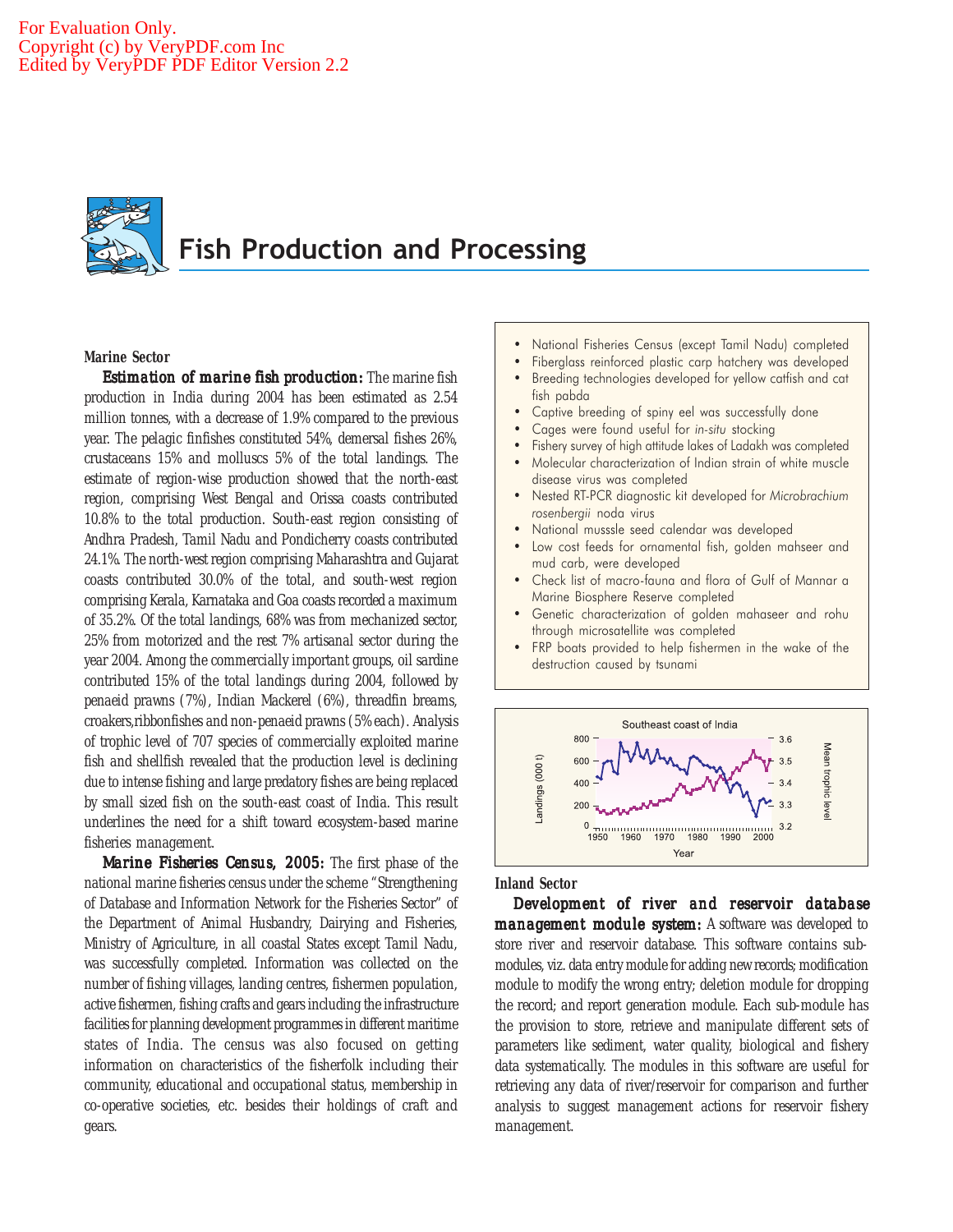

*Status of ecology and fisheries in reservoirs of Status of ecology and fisheries reservoirs of* **Karnataka, Tamil Nadu and Uttar Pradesh: Investigations** were conducted on the ecology and fisheries of Dandhroul, Chandraprabha, Tanola and Hinauti reservoirs located in Gangetic basin and Kabini and Mettur reservoirs of the Cauvery basin. All the reservoirs located in Uttar Pradesh are productive and their fishery is dominated by the major carps. Kabini reservoir was medium productive, and its fishery was dominated by catfishes (*Ompok bimaculatus, Mystus cavasius*) and the exotic fishes (*Tilapia mossambicus*). Most of the reservoirs located in Karnataka except Varati and Chakra are medium productive and the fish yield in these reservoirs was around 40kg/ha/year.

*Metals and pesticide contamination level in Rivers Churni, Roopnarayan, and Bhagirathi: The DDT concentrations* in waters of Rivers Churni, Roopnarayan and Bhagirathi were higher than permissible limits (0.22 ng /l, EPA) specified for aquatic organisms and their consumers. The level of DDT concentration in fish flesh was much below the permissible limits suggested for human consumption. The mean Cu, Zn, Cd and Pb contents in the fish flesh of Churni river were within the permissible limit for human consumption.

The impact of pollutants were also evaluated in *Rita rita* and *Labeo rohita* in river Churni. In the test fishes, elevated levels of creatinine, bilirubin, triglyceride and cortisol were evident in blood.



*Fisheries of Hooghly and Mahanadi estuarine Fisheries Mahanadi ecosystems:* An estimated fish catch of 64,645.7 metric tonnes was recorded during the current year at Hooghly estuary, which was 22.5% lower than that of the previous year. The fish catch in the freshwater tidal zone of the estuary registered an increase by 11.5% over previous year. Similarly, juvenile of hilsa (*Tenulosailisha*) showed an increase of 117% from the level recorded in the previous year.

In catch composition of the Mahanadi estuarine ecosystem, dominance of miscellaneous fish group (46.0%) was observed. Amongst the various fish species, contribution of *Mugil cephalus* was highest (18.4%), followed by *Liza parsia* (15.3%), *L. calcarifer* (10.6%) and *Tenulosa ilisha* (9.7%).

## SUCCESS STORY

## Institution Village Linkage Programme (IVLP) for Technology Assessment and Refinement in the Coastal Agro Ecosystem of Ernakulam in Kerala

Sylvi Figerado, a farmer has succeeded in improving the farm productivity of his 2-acre pond with training imparted on scientific farming on monoculture of juvenile crabs under IVL. He has earned a profit of Rs 49,500 and Rs 50,000 from a single harvest in the first and second year respectively. Presently, apart from the monoculture of juvenile crabs, he is rearing the high-yielding variety of Kuttanad ducks and getting around 40- 50 eggs a day at Rs 2.50/egg. He says to other farmers that, "Now whenever I am in need of money, I just sell the crabs and earn the required amount in no time."

#### **Freshwater aquaculture**

*Portable FRP carp hatchery for carp seed production: Portable for production:* An eco-hatchery for carp breeding made of fiberglass reinforced plastics (FRP) was developed. It is suitable for breeding 10–12 kg of carps in field conditions. The hatching tank is cylindrical and can hold the net egg incubation volume of 1,200 litres. The eggs hatch in 14–18 hr and remain in the tank for 72 hr. The spawn is collected through PVC hose pipes in portable carp hatchery unit spawn collection tank. It has a capacity of hatching 12 lakh eggs. The egg/spawn collection tank is a rectangular tank with a capacity of 250 litres. The system is light weight, easy to transport and it can be connected and dismantled easily. The cost of the complete FRP hatchery unit is approximately Rs 70,000 and can be operated easily by small fish farmers.

*Seed production of yellow catfish:* Success has been achieved in breeding of an endangered yellow catfish, *Horabagrus brachysoma* under captive conditions. The per cent fertilization and hatching of eggs were  $67\pm10.21$  and  $38\pm6.48$ , respectively. The fry were reared



Portable fish carp hatchery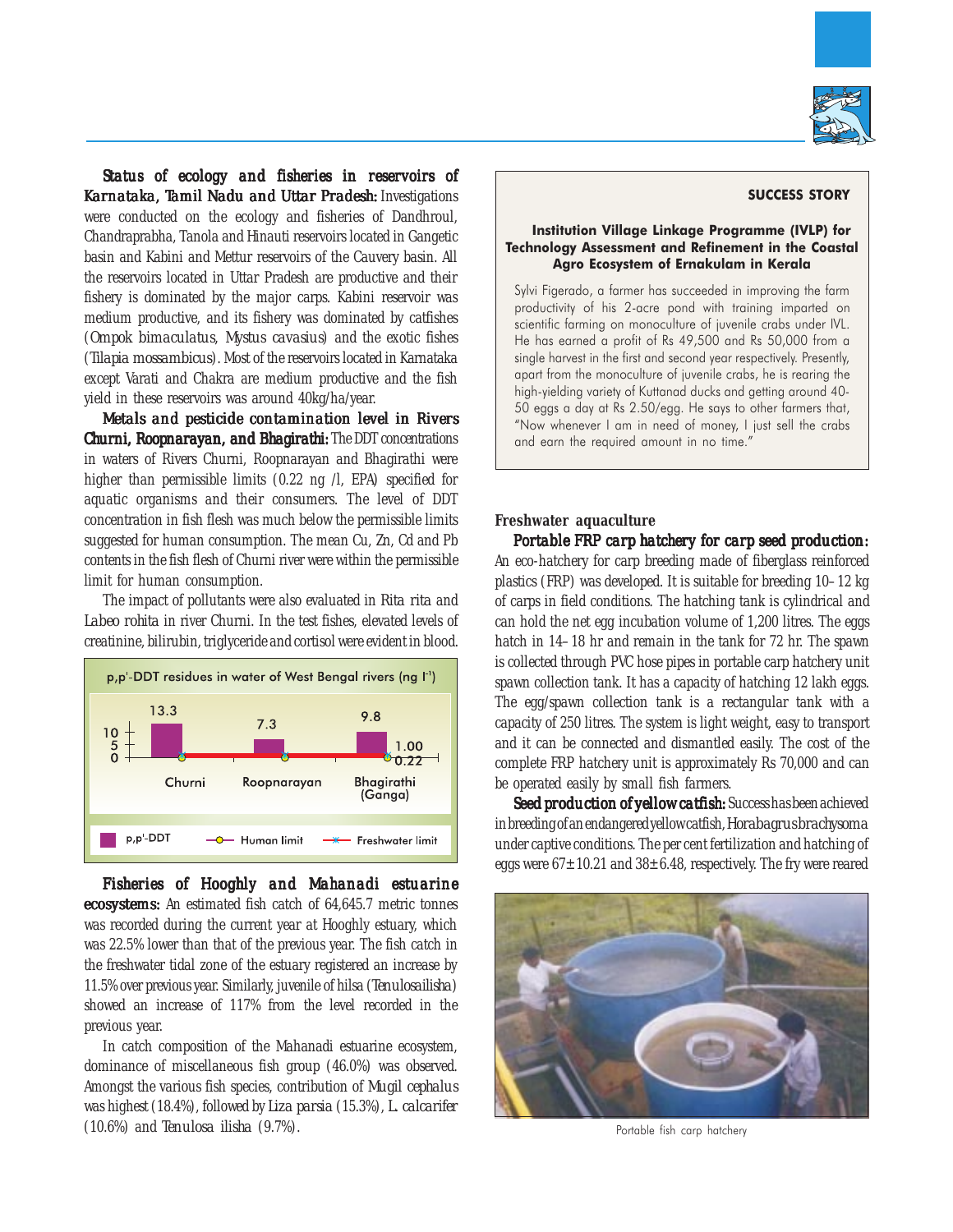

for fingerling production and fed with completely compound diet, and they grew to 746±32.48 mg in weight in 30 days.

*Breeding and culture culture technology of* Ompok pabda: The breeding and culture technology of an endangered catfish pabda (*Ompok pabda*)



was developed. Marketable size fish can be produced within 3 months.

*Captive breeding of spiny eel:* Successful attempts were made to breed spiny eel, *Mastacembelus aculeatus* under captive conditions. The per cent fertilization and hatching of *M. aculeatus* eggs were  $71\pm12.76$  and  $51\pm12.19$ , respectively. The growth trend from larvae to fry was  $37\pm212$  mg during 30 days rearing while fry to fingerling was  $200\pm16.55$  mg during a 45 days rearing.

*Larval feed for baby magur: magur:* To meet the nutritional requirements of magur larvae, a palatable weaning feed "Starter-M" for baby magur was developed. Starter-M is a highly nutritious feed which contains a minimum of 33% crude protein and 8% fat. The feed is also enriched with vitamins and minerals, ensuring faster growth with high survivability of larvae.

*Carp seed production in cages: Fingerlings of rohu, Labeo rohita* (62.9 mm in length and 6.12 g in weight) were reared at different stocking densities, i.e.  $1,000$  and  $2,000$  each in  $10 \text{ m}^2$  size cages in Krishna reservoir. After 80 days, growth and survival were

#### SUCCESS STORY

#### Pen and Cage culture in Wetland and small Reservoirs

The Central Institute of Fisheries Research Institute, Barrackpore has successfully developed package of practices to raise the carp and freshwater prawn seed and to grow them to table size in enclosures, viz. pens and cages installed in small reservoirs and wetlands. In Assam, 100 pens ranging from 37.5 to 1,100 m<sup>2</sup>. covering 2.73 ha were installed in beels, viz. Shankar, Goruchora, Samaguri, Charan, Kumri, Haribhanga, 46 Morakollang, Rowmari, Borghuli and Dek in the districts of Golaghat, Nagoan, Morigaon and Goalpara of Assam. This technology was used to raise the right size of fish seed to stock the beel for improving its fish yield. In the pens, different species of carps, viz. Labeo rohita, Catla catla, Cirrhinus mrigala, Labeogonius registered a maximum individual growth of 295 g, 265 g, 110 g and 75 g, respectively, in 3–5 months. The beels were managed by the cooperative societies. In Assam, pen culture of carps in beels was promoted for micro-financing. This technology has been adopted in small reservoirs and wetlands in West Bengal, Assam, Karnataka and Tamil Nadu with encouraging results.



Starter-M

assessed to be 195.4 mm/68.25 g in 1,000 stocking density and 173.8 mm/55.5 g in 2,000 stocking density, with respective average increments of 1.09 and 0.87 g/day. The juvenile fishes from cages were stocked in Krishna reservoir near Praksam Barrage. The survival was 88.4% in the former and 80.5% in the

latter, showing ample scope for utilizing cages for *in-situ* stocking of open water bodies.

**Aeromonasis in carps:** The pathogenesis and pathology of the disease, *Aeromonas* septicaemia in major and minor carps showed clinical *septicaemia* with dropsy, haemolytic and blood coagulation disorders, increased blood glucose, cortisol, chloride and triglyceride levels. *A. hydrophila* isolates from disease condition were highly virulent and pathogenic compared to isolates from healthy fish and better quality of water.

#### *Coldwater fish and fishery resources of Uttaranchal: fishery resources Uttaranchal:*

The perimeter and area of open water bodies of Kumaon region of Uttaranchal were ascertained by using GIS. Based on satellite imageries the lakes Bhimtal, Nainital, Sattal, Naukuchiatal and Garurtal have an area of 45.13, 54.29, 48.9 and 5.7 ha, respectively, with the perimeters of 4.3, 4.6, 6.2, 3.1 and 1.3 km, respectively.

*Development of database of upland fishes of India:* Computerized database on coldwater fishes of India was designed to compile the wealth of these fishes and make available to the researchers and anglers, along with details of principal game fishes, role of sport fishery in development of tourism and principal fishing sites in different riverine ecosystems. The generation of database on the biological wealth of various upland ecosystems would ultimately help in developing strategies for the proper management and conservation of native fish germplasm.

Data on 45 coldwater fish species inhabiting Himalayan waters, belonging to different sub-families like Cyprininae (*Carassius, Ctenopharyngodon, Cyprinus, Labeo, Neolissochelius, Puntius, Tor*), Cultrinae (*Chela, Salmostoma*); Rasborinae (*Barilius, Brachydanio*, *Danio, Raiamas,Rasbora*); Schizothoracinae (*Diptychus, Gymnocypris, Ptychobarbus, Schizothorax, Schozothoraichthys*)*;* Garrinae (*Crossochelius, Garra*)*;* Balitotinae (*Balitora, Bhavania*)*;* Nemacheilina*e* (*Nemachelius, Triplophya*)*;* Botinae (*Botia*)*; Sisoridae* (*Bagarius, Exostoma, Glytosternum, Glyptosternum*)*;* Salmonidae (*Onchorhyncus, Salmo trutta*) along with details of available game fishes, principal fishing sites of Uttaranchal have been computerized as a database.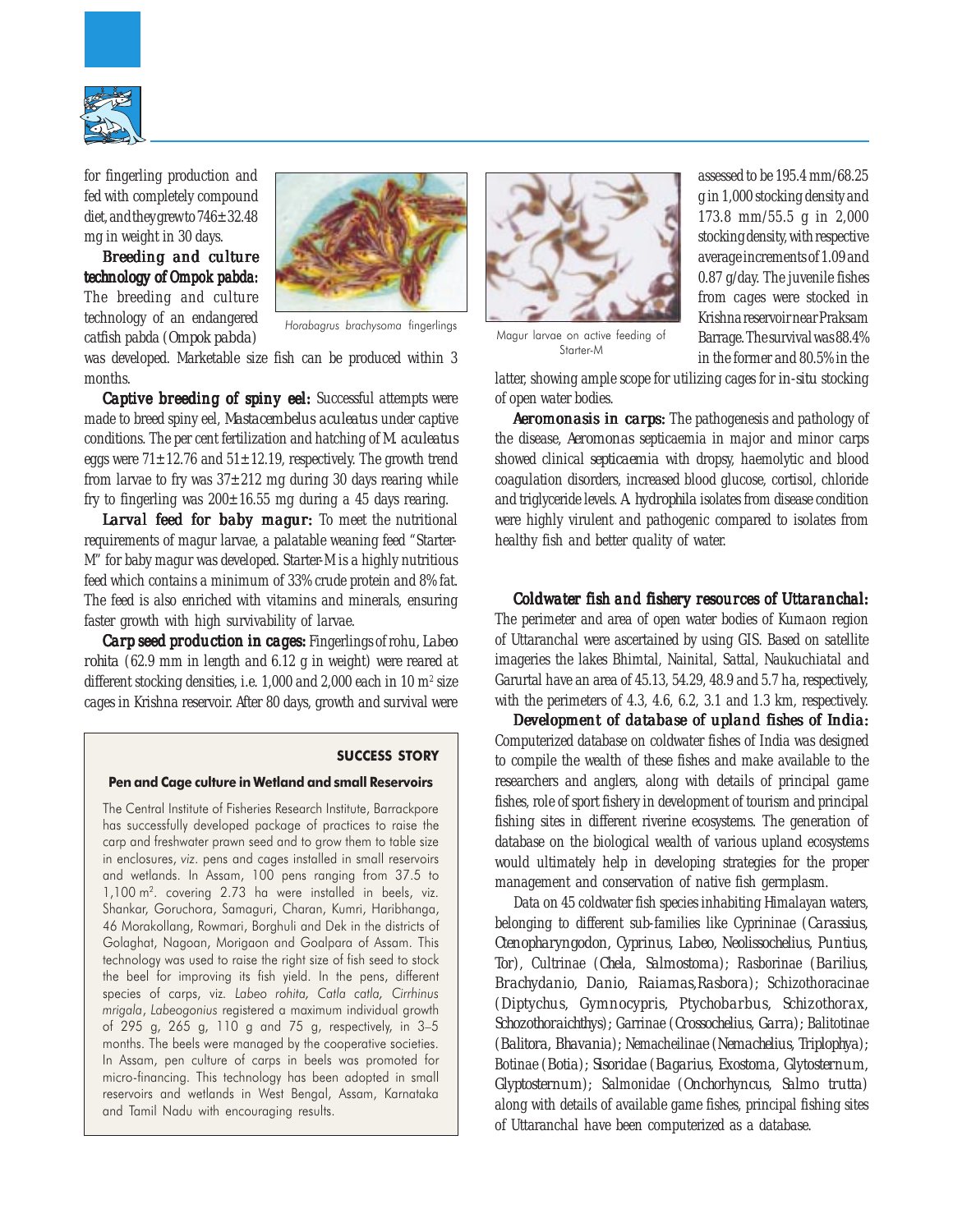

## SUCCESS STORY

#### Fibreglass Canoes for Traditional Fishing

At the Central Institute of Fisheries Technology, Cochin, a small size fibreglass reinforced plastic (FRP)(length- 5.78 m breadth (middle): 0.82 m; depth (middle) : 0.385 m) canoes was designed, developed and constructed, which is suitable for use in backwaters, near-shore waters and beels. A 40-day long training-cum-demonstration programme was carried out in Assam to provide hands-on training in the fabrication of FRP canoes. Three different types of canoes, which are commonly used in Assam, particularly in beel fishing, were fabricated after taking out a mould of the original wooden canoes. With these moulds, any number of canoes can be fabricated at a cost of Rs 23,000. This breakthrough has attracted the attention of other state governments in the region. The canoes are maintenance-free, long-lasting and affordable. The State Government of Assam is proposing to make 100 canoes using this technology.

*Limnology and fishery of high altitude lakes of Limnology and fishery of high of Ladakh:* A survey was conducted on high altitude lakes, located between 3,500–5,000 m above mean sea level, Tso Morari and Pangong of Ladakh and Tsomgo, Memencho, Kupup Tso, Manjula of Sikkim, to generate a baseline data on their limnology and fishery. These lakes are either oligotrophic or ultra-oligotrophic and normally remain ice-bound for 4–5 months in a year. No indigenous fish fauna was recorded from these lakes.

*Development of broodstock of rainbow trout: Culture* of eyed ova of the rainbow trout, *Onchorynchus mykiss* was taken up at Champawat fish farm at a raised temperature of 28ºC. The fish stocked in January, 2005 has shown a remarkable growth i.e. 200 mm in length and 60–70 g in weight during 10 months.

**Feed for golden mahseer:** Feeding trials with formulated diets having 40% dietary protein gave better growth performance and feed efficiency in golden mahseer as compared to conventional feed and commercial feeds. Food consumption and growth increased with increase in the number of meals per day up to 3 meals/day. The polycarboxylic organic acid and citric acid found in citrus group of fruits was a safe feed stimulant for mahseer.

Improved traditional culture of tiger shrimp Penaeus monodon: Experiments on the culture of tiger shrimp, *Penaeus monodon* were conducted in 3 tide-fed ponds having area of 1,620 m<sup>2</sup>, , 3,750 m<sup>2</sup> and 1,840 m<sup>2</sup> with hatchery seed stocked @ 10, 6, 10/m<sup>2.</sup>



Rainbow trout showed remarkable growth at Champawat fish farm

The shrimps were harvested at the end of 118–131 days of culture and the production obtained varied from 1,150 to 1,965 kg/ha/crop.

*Pond culture of Kuruma shrimp: Kuruma shrimp:* Culture of kuruma shrimp, *Marsupenaeus japonicus* was attempted in a 0.9 ha pond at Sirkazhi, Tamil Nadu. The shrimps reached average final size of 12.5g in 113 days and registered a survival rate of 83%. The total quantity of shrimps harvested was 916.3 kg and the production worked out to be 1,018.1 kg/ ha/crop.

*Fin and shellfish resources of brackishwater Vembanad lake:* Vembanad Lake is the largest brackishwater lake along the south-west coast of India, spreading over a distance of nearly 100 km,with an area of approximately 256 sq. km. The rivers - Achankovil, Manimala, Pampa, Meenachil and Muvattupuzha release their water to southern part of the lake and the rivers— Periyar and Chalakkudy, join the lake in the northern end. The lake was identified as one of the "Ramsar Sites" in 2002. The lake is the most productive brackishwater body along this part of the country and the annual fish landings from Vembanad are around 20,000 metric tonnes, dominated by penaeids, freshwater prawns, crabs, mullets, pearl spot and clams. The finfish and shellfish resources of this lake were documented,comprising 169 species.

*Molecular characterization and diagnosis of the Indian strain of white muscle disease virus:* The white muscle disease virus was purified from white muscle disease-infected larvae of the giant freshwater prawn, *Macrobrachium rosenbergii*. Viral bands were collected and PCR reaction was performed*,* which gave 859 bp product, corresponding to the *Mr*NV. The sequence had 100% match with the 2.8 kb *Mr*NV genome available in the gene bank indicating the genetic similarity of the Indian and French West Indies strain.

*Development of a nested RT-PCR diagnostic kit for* Macrobrachium rosenbergii *nodavirus:* A nested RT-PCR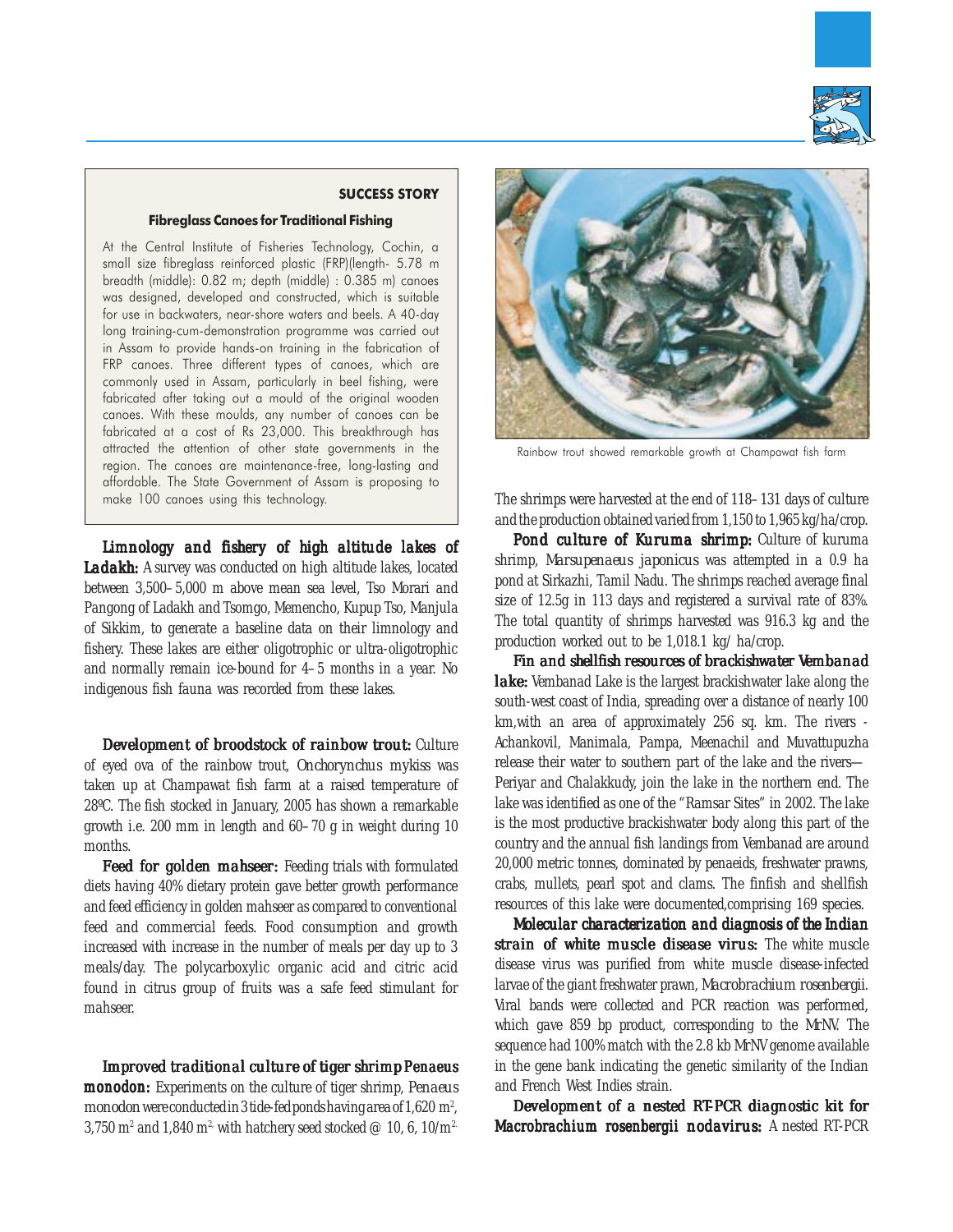

diagnostic kit to detect white muscle disease in giant freshwater prawn *Macrobrachium rosenbergii* was developed. PCR screening of broodstock of *M. rosenbergii* can significantly reduce the risk of crop failure due to white tail disease (WTD) or white muscle disease (WMD) in culture systems.

*Introduction of automation in mussel farming:* A low cost mussel seeder for seeding mussels and mussel harvester to strip the mussels from the culture ropes was designed and developed. The efficiency of mussel seeder and mussel harvester were successfully demonstrated to farmers.

*National mussel seed calendar developed: A national* mussel seed calendar and seed distribution were prepared on a GIS platform as a guide to entrepreneurs on suitability of areas, farming and seasons of mussel spat fall.

*Pellet feed for mud crab fattening: Scylla Pushti, a* formulated pellet diet, with 47% crude protein, 10% lipid, 18% crude ash and 17.8 MJ/kg gross energy was developed with indigenous raw materials, and additives for fattening mud crabs in coastal saline ponds. The pellet feed is economically viable, eco-friendly, easy to transport, store and dispense. The feed has been successfully used as a substitute for the traditional feeds for fattening.

*Development of LOA aluminium boat for reservoirs of LOA aluminium boat and rivers:* A 5.22m LOA aluminium boat for fishing and related activities in reservoirs and rivers has been developed. This new boat is corrosion-resistant and light in weight.

*Standar Standardization of process parameters for curing jelly fish:* The process parameters for curing jelly fish by treating with varying concentrations of salt and alum were standardised. Yield of the finished product was 6–7%. The product is of high demand



Scylla Pushti is an economical pellet feed for mud crab



Mussel harvester was developed

in Japan, Indonesia and Singapore.

*Development of fish tunnel dryer: Development of fish tunnel dryer:* A fish tunnel dryer using solar energy was developed, that uses forced convection system, and is superior to natural convection type dryers because of reduced risk of spoilage and increased capacity. The advantages



Prototype of the 5.20 m LoA alumimium alloy craft developed at the CIFT

#### SUCCESS STORY

## Utilisation of Prawn Shell Waste

At the Central Institute of Fisheries Technology, Cochin, a technology for production of chitin, chitosan and glucosamine hydrochloride from prawn shell waste was developed. The chitin, chitosan and glucosamine hydrochloride are used as a dietary supplement for controlling obesity and arthritis, as a polymer flocculent, dye fixing and water treatment. The technology has been transferred to private sector in India and abroad. A patent has already been filed for production of high bulk density chitosan and high purity glucosamine hydrochloride from shrimp shell waste.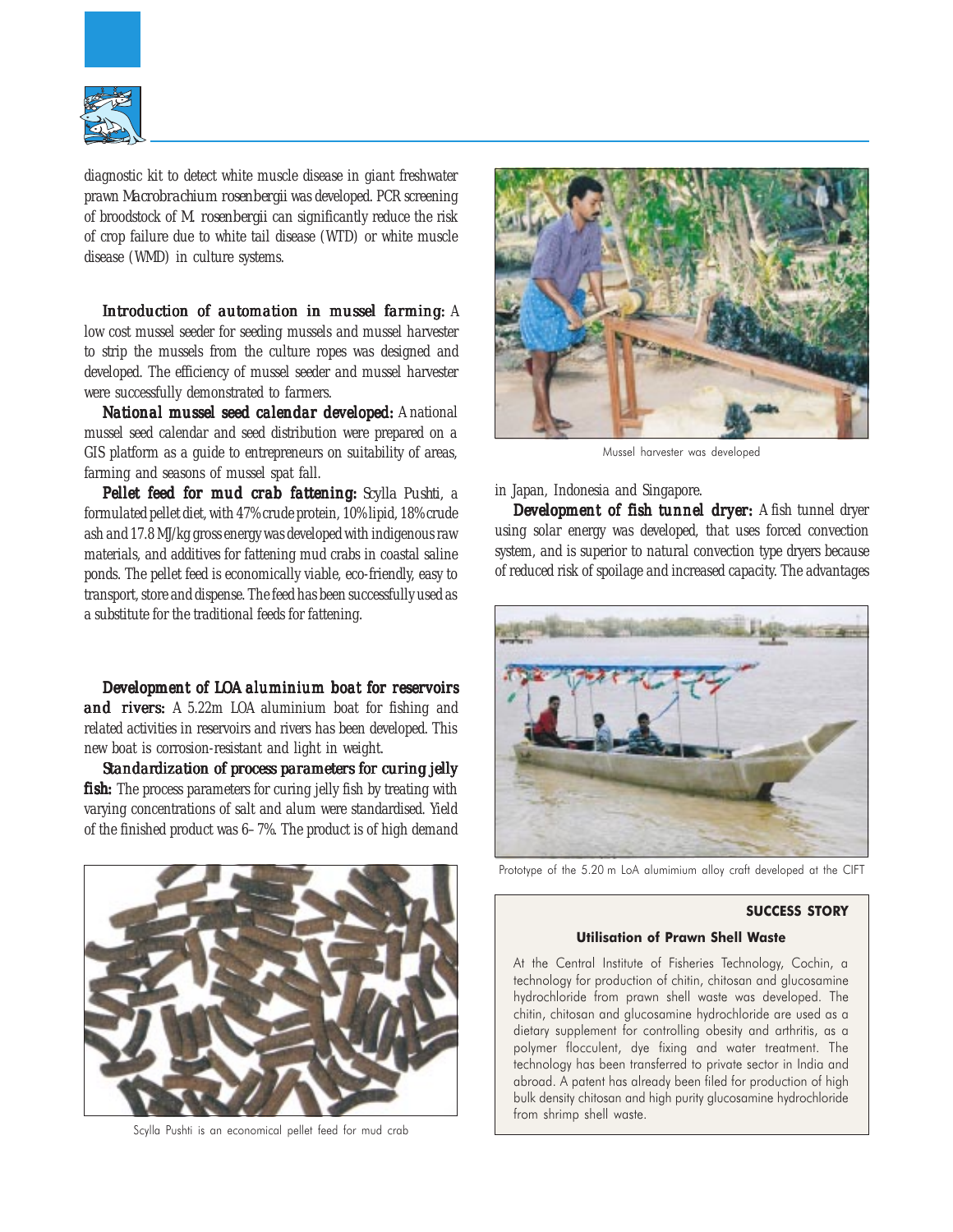

of this dryer are—hygienic drying conditions; protection against dust, insects, birds, rodents and climatic conditions; reduction of drying time; minimum mass loss; operation without fuel consumption, improved quality and low operation cost.



Processing of Jelly fish



The eco-friendly tunnel fish dryer

**Biodiversity of the Gulf of Manner:** A checklist of macrofauna and flora containing 139 families and 3,065 species of the Gulf of Mannar a Marine Biosphere Reserve was completed.The checklist includes diversity of sea grass (13), sea weeds (131), sponges (275), gorgonids (22), corals (128), sea anemones (117), crustaceans (351), molluscs (771), echinoderms (70), other echinoderms (194), cephalocordata (6), urochordata (59), hemichordata (1), fishes (580), sea turtles (5), sea snakes (20) and marine mammals (11).

*Database of fishes in computer disk:* The database of the different aspects has been prepared in CD form.

#### Bioenriched feed for ornamental fish

A compound fish feed using indigenous ingredients supplemented with a fermented product was formulated for the marine aquarium fishes. Bioenrichment of the ingredients was done by using food grade microbes. The feed in the size range 1 mm to 3 mm to suit the different growing stages and species is manufactured using



extrusion process in a twin-screw extruder with perfect finish. Twinscrew extrusion technology improves the texture, digestibility, stability as also the shelf-life of the feed because of reduced microbial load. This cost-effective feed was successfully used for rearing of clown fish from fry to broodstock.



Clown fish Bioenriched ornamental fish feed